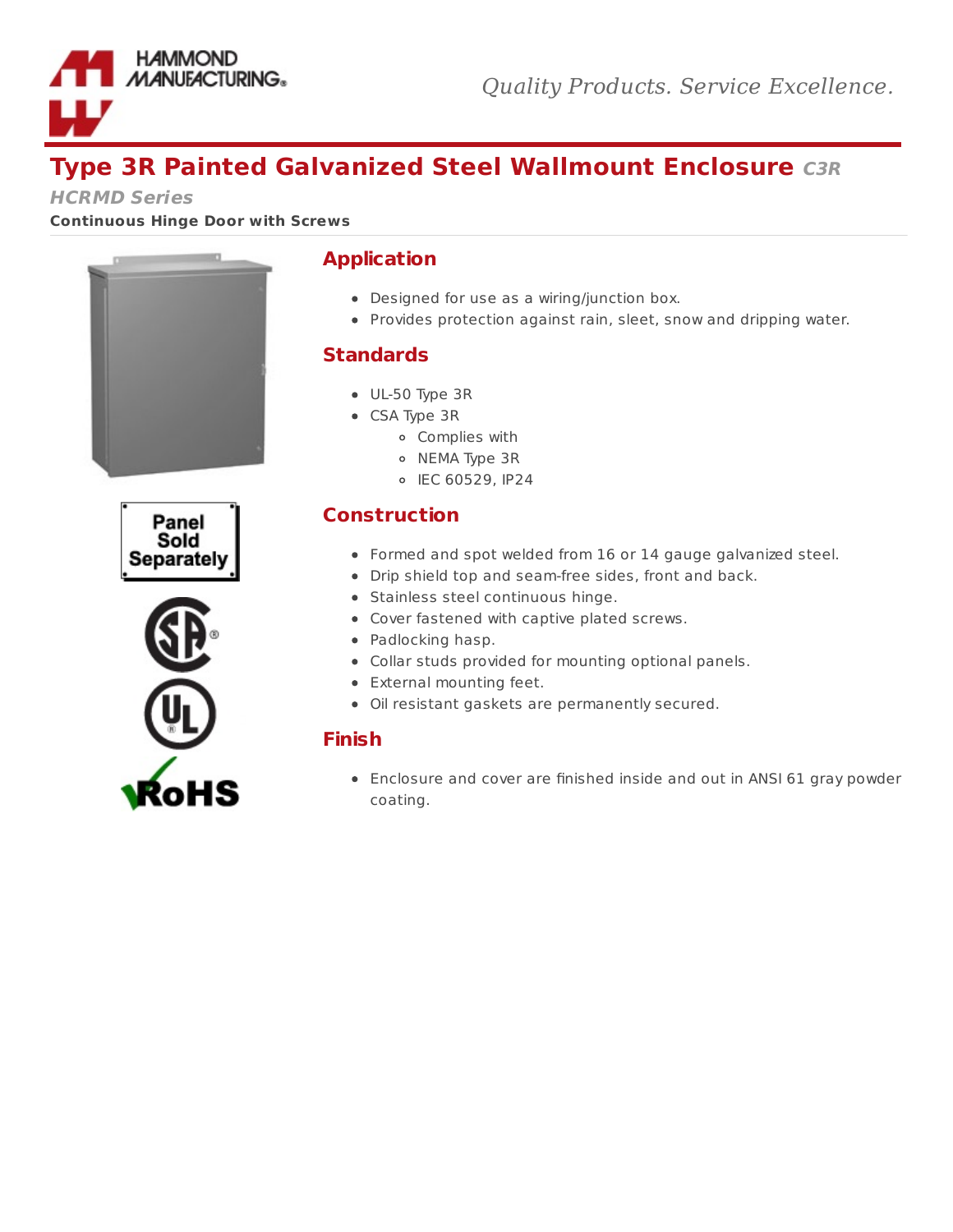

**FRONT VIEW - COVER REMOVED** 

|                      | <b>Optional</b><br>Panel |   |                  |   |                                           |   |   |   |       | <b>Panel Size Mounting Overall Shipping</b> |
|----------------------|--------------------------|---|------------------|---|-------------------------------------------|---|---|---|-------|---------------------------------------------|
| Part No.             | <b>Part Number</b>       | A | В                | C | D                                         | Е | F | G | н     | Wt. Ibs                                     |
| <b>C3R16126HCR</b>   | 18P1309                  |   |                  |   | 16.00 12.00 6.00 13.00 9.00 17.00 5.00    |   |   |   | 18.00 | 17                                          |
| <b>C3R16166HCR</b>   | 18P1313                  |   | 16.00 16.00 6.00 |   | 13.00 13.00 17.00 13.00                   |   |   |   | 18.00 | 18                                          |
| <b>C3R18186HCR</b>   | 18P1515                  |   | 18.00 18.00 6.00 |   | 15.00 15.00 19.00 13.00                   |   |   |   | 20.00 | 20                                          |
| <b>C3R20166HCR</b>   | 18P1713                  |   | 20.00 16.00 6.00 |   | 17.00 13.00 21.00 13.00                   |   |   |   | 22.00 | 25                                          |
| <b>C3R20208HCR</b>   | 18P1717                  |   |                  |   | 20.00 20.00 8.00 17.00 17.00 21.00 13.00  |   |   |   | 22.00 | 38                                          |
| <b>C3R24208HCR</b>   | 18P2117                  |   |                  |   | 24.00 20.00 8.00 21.00 17.00 25.00 13.00  |   |   |   | 26.00 | 41                                          |
| <b>C3R24248HCR</b>   | 18P2121                  |   | 24.00 24.00 8.00 |   | 21.00 21.00 25.00 13.00                   |   |   |   | 26.00 | 53                                          |
| <b>C3R30248HCR</b>   | 18P2721                  |   |                  |   | 30.00 24.00 8.00 27.00 21.00 31.00 13.00  |   |   |   | 32.00 | 62                                          |
| <b>C3R30308HCR</b>   | 18P2727                  |   |                  |   | 30.00 30.00 8.00 27.00 27.00 31.00 27.00  |   |   |   | 32.00 | 64                                          |
| C3R181810HCR 18P1515 |                          |   |                  |   | 18.00 18.00 10.00 15.00 15.00 19.00 13.00 |   |   |   | 20.00 | 22                                          |
| C3R242410HCR 18P2121 |                          |   |                  |   | 24.00 24.00 10.00 21.00 21.00 25.00 13.00 |   |   |   | 26.00 | 59                                          |
| C3R302410HCR 18P2721 |                          |   |                  |   | 30.00 24.00 10.00 27.00 21.00 31.00 13.00 |   |   |   | 32.00 | 71                                          |
| C3R363610HCR 18P3333 |                          |   |                  |   | 36.00 36.00 10.00 33.00 33.00 37.00 30.00 |   |   |   | 38.00 | 82                                          |
| C3R303012HCR 18P2727 |                          |   |                  |   | 30.00 30.00 12.00 27.00 27.00 31.00 27.00 |   |   |   | 32.00 | 102                                         |
| C3R362412HCR 18P3321 |                          |   |                  |   | 36.00 24.00 12.00 33.00 21.00 37.00 13.00 |   |   |   | 38.00 | 102                                         |
| C3R363012HCR 18P3327 |                          |   |                  |   | 36.00 30.00 12.00 33.00 27.00 37.00 27.00 |   |   |   | 38.00 | 103                                         |
| C3R423012HCR 18P3927 |                          |   |                  |   | 42.00 30.00 12.00 39.00 27.00 43.00 27.00 |   |   |   | 44.00 | 113                                         |
| C3R363612HCR 18P3333 |                          |   |                  |   | 36.00 36.00 12.00 33.00 33.00 37.00 27.00 |   |   |   | 38.00 | 119                                         |
| C3R423612HCR 18P3933 |                          |   |                  |   | 42.00 36.00 12.00 39.00 33.00 43.00 27.00 |   |   |   | 44.00 | 131                                         |
| C3R483612HCR 18P4533 |                          |   |                  |   | 48.00 36.00 12.00 45.00 33.00 49.00 27.00 |   |   |   | 50.00 | 153                                         |